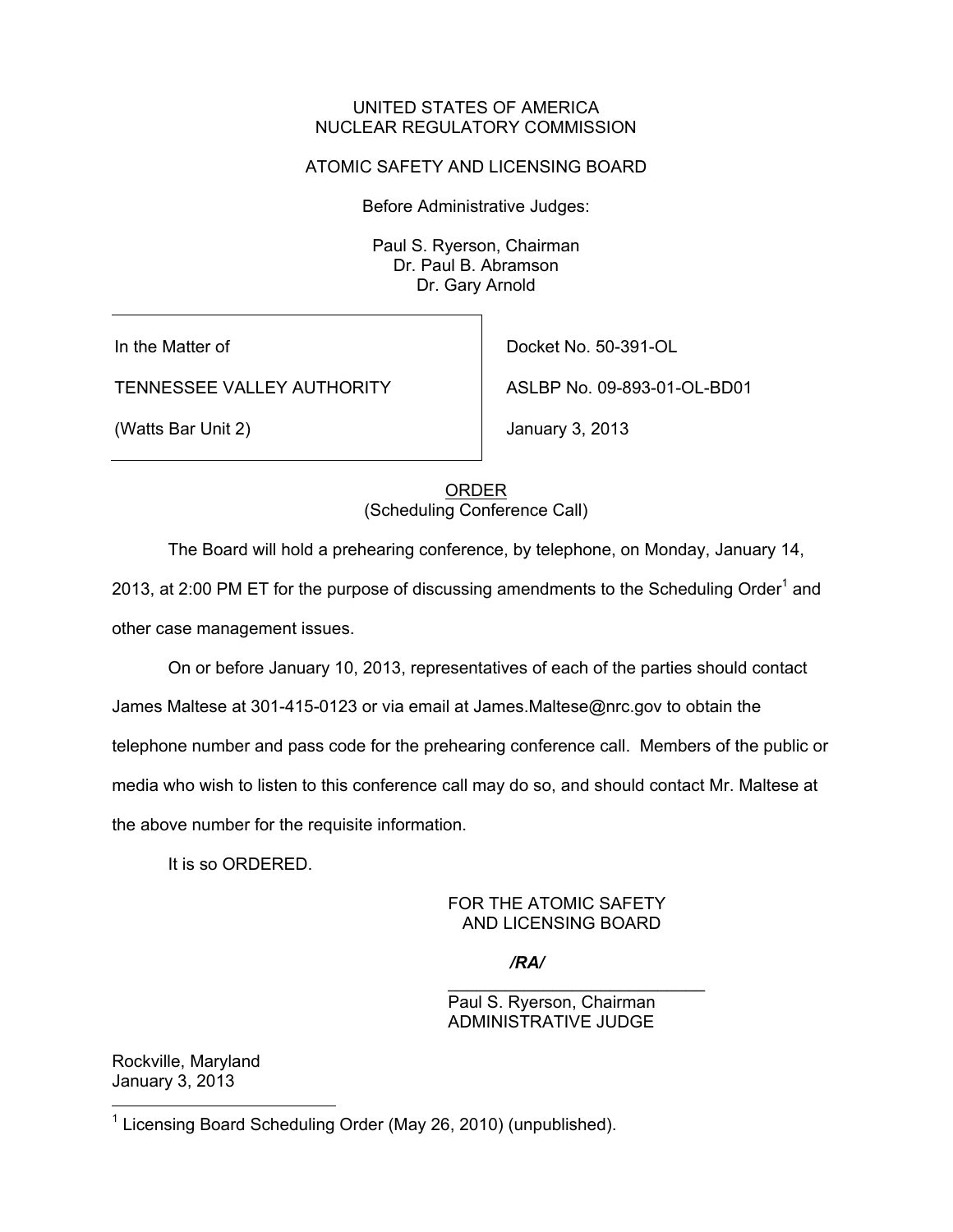### UNITED STATES OF AMERICA NUCLEAR REGULATORY COMMISSION

In the Matter of )

TENNESSEE VALLEY AUTHORITY ) Docket No. 50-391-OL

 $)$ 

 $)$ 

 $)$  $)$ 

(Watts Bar Nuclear Plant, Unit 2)

# CERTIFICATE OF SERVICE

I hereby certify that copies of the foregoing **LB ORDER (SCHEDULING CONFERENCE CALL)**  have been served upon the following persons by the Electronic Information Exchange:

U.S. Nuclear Regulatory Commission Atomic Safety and Licensing Board Panel Mail Stop: T-3F23 Washington, DC 20555-0001

Paul S. Ryerson, Chair Administrative Judge E-mail: paul.ryerson@nrc.gov

Lawrence G. McDade Administrative Judge E-mail: lgm1@nrc.gov

Paul B. Abramson Administrative Judge E-mail: paul.abramson@nrc.gov

Gary S. Arnold Administrative Judge E-mail: gary.arnold@nrc.gov

James Maltese, Law Clerk E-mail: james.maltese@nrc.gov U.S. Nuclear Regulatory Commission Office of the General Counsel Mail Stop: O-15D21 Washington, DC 20555-0001

Edward L. Williamson, Esq. E-mail: edward.williamson@nrc.gov David E. Roth, Esq. E-mail: david.roth@nrc.gov Catherine Kanatas, Esq. E-mail: Catherine.kanatas@nrc.gov

OGC Mail Center E-mail: OGCMailCenter@nrc.gov

U.S. Nuclear Regulatory Commission Office of Commission Appellate Adjudication Mail Stop: O-16C1 Washington, DC 20555-0001

OCAA Mail Center E-mail: ocaamail@nrc.gov